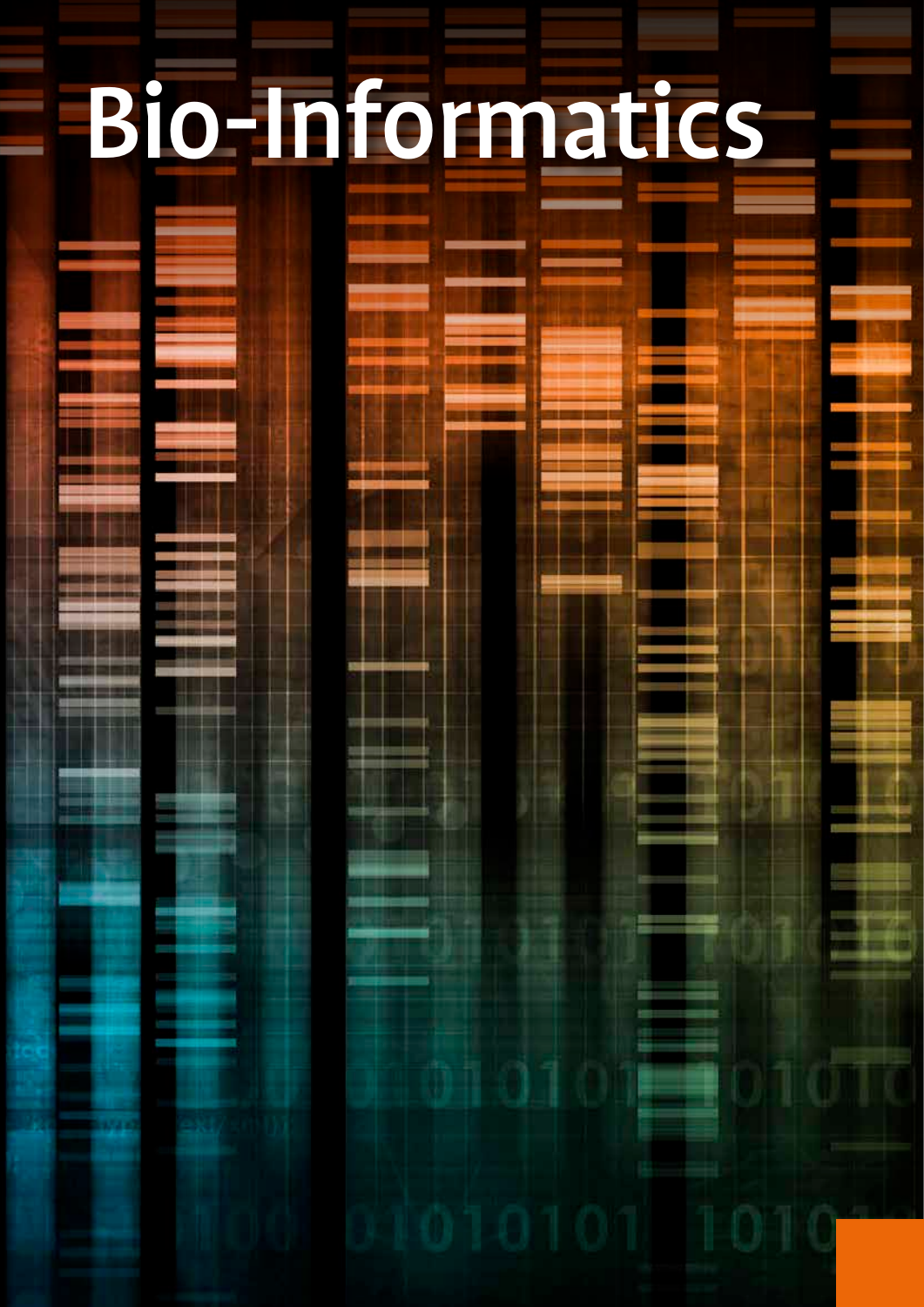**BIO-INFORMATICS is the professional field in which computer and information technology is used to collect, store, share, analyse, interpret and disseminate data from biomedical and/or biological research.** 

he main subcategories of this specialisation<br>are: genomics, transcriptomics, proteomics<br>(including protein modelling, structures<br>and functions), metabolomics and the integration he main subcategories of this specialisation are: genomics, transcriptomics, proteomics (including protein modelling, structures of data from these areas. Bio-informaticians are employed to conduct biological and biomedical research in scientific institutions and in companies in the pharmaceutical, biotechnology, food and plant-breeding industries.

#### Institutions that offer the programme

- **E** HAN University of Applied Sciences, Nijmegen
- **E** Hanze University of Applied Sciences, Groningen

**ILLUSTRATION OF PROFESSIONAL** 

**I** University of Applied Sciences Leiden

## **FIELD**

Occupations, jobs and roles for graduates are mostly to be found in the following professional domains (for a full description of the professional domains, see Section 2). A few examples are given for each domain.

#### **Research and development**

- Analysing large data sets from high-throughput laboratory research
- Scientific programmer

#### **Application and production**

- Managing gene and protein databases
- Analysing gene-sequencing data flow

#### **Commerce and customer service**

– Biotechnology data consultant

#### **TYPICAL TEXTBOOKS**

- *Campbell Biology,* L.A. Urry, M.L. Cain e.a.
- *Essentials of Genetics / Concepts of Genetics,*  W.S. Klug, M.R. Cummings e.a.
- *General, Organic and Biochemistry,*  K. J. Denniston, J.J. Topping e.a.
- *Starting out with Python,* T. Gaddis
- *Data Structures and Algorithms using Python,*  R.D. Necaise
- *Bioinformatics and Functional Genomics,*  J. Pevsner
- *Using R for Introductory Statistics,* J. Verzani
- *Data Mining, I. Witten,* E. Frank e.a.
- *Statistics for the Life Sciences,* M. L. Samuels, J.A. Witmer e.a.

#### **National programme profile**

|                                                                        | Competence |                 |             |            |        |             |            |                 |
|------------------------------------------------------------------------|------------|-----------------|-------------|------------|--------|-------------|------------|-----------------|
|                                                                        | Research   | Experimentation | Development | Management | Advice | Instruction | Leadership | Self-management |
| <b>Minimum national attainment target</b><br>adopted for the programme | Ш          | Ш               | $**$        | П          | ı      | Π           |            | П               |

\*\* Students can choose to raise the level of these competences by making certain choices in their range of subjects, internship and graduation project during the last two years of their course.

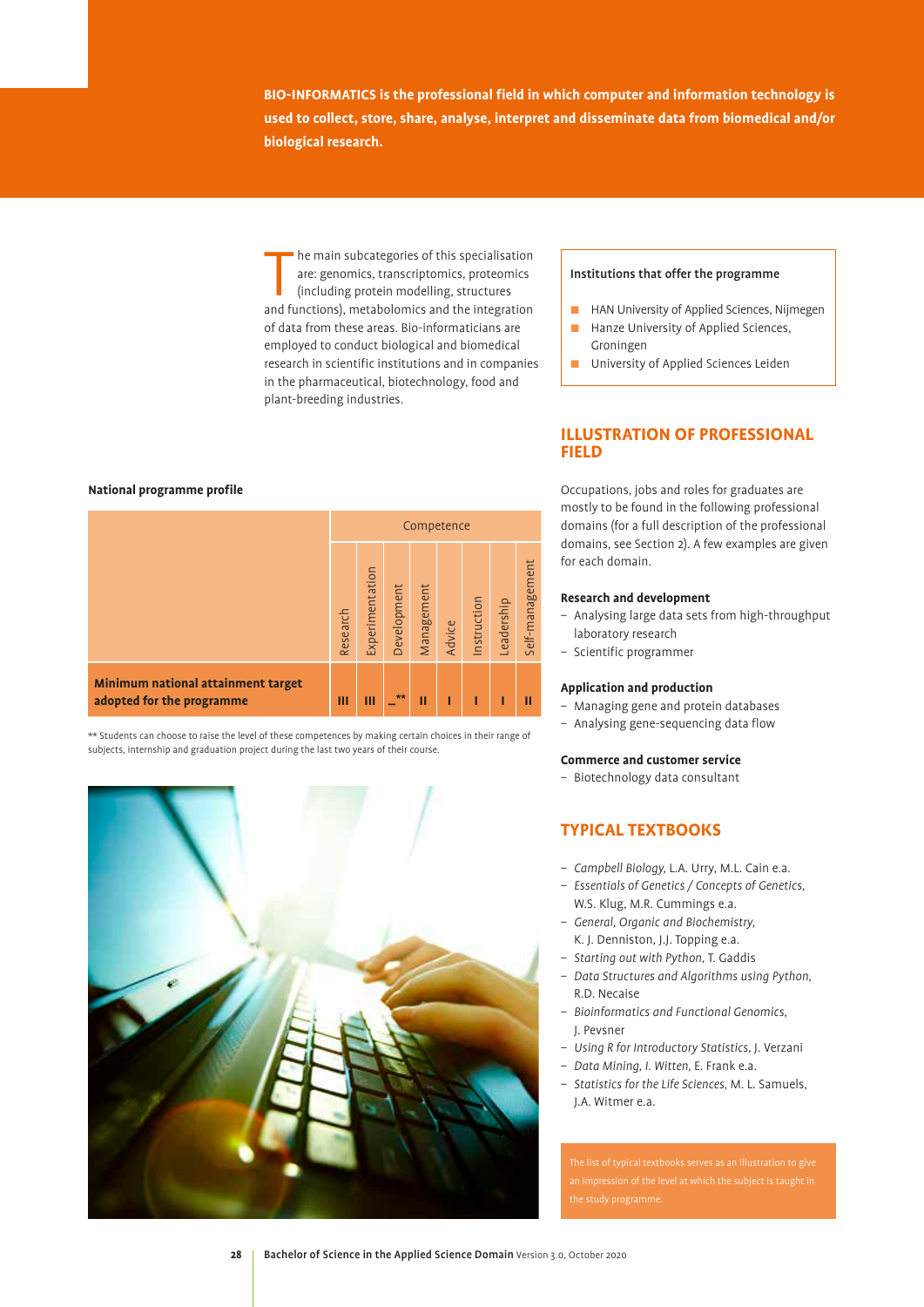#### **KNOWLEDGE**

#### *Biology*

- **Ceneral Biology:** organisms, tissues, evolution
- **Cell biology:** cell structure, energy supply, transport, cell-cell communication, mitosis, meiosis, gene regulation, signal transduction routes, metabolic routes
- **Cenetics:** DNA structure, replication, code, transcription, translation, epigenetics, mutations, SNPs, structural variations, inheritance, population genetics
- **E** Microbiology/virology: construction, diversity, metabolic strategies, evolution

#### *Chemistry*

- **E** General chemistry: atomic structure, periodic system, molecules, nomenclature, reactions, kinetics
- **E** Biochemistry: building blocks, macromolecules, carbohydrates, lipids, proteins, enzymes, metabolism

#### **SKILLS**

#### *Informatics*

- **E** Programming in Python: data structures, control structures, modular approach, GUIs, Biopython, python database approach, data types, object-oriented programming
- **Programming in Java:** object-oriented programming, application of algorithms, inheritance
- **Programming in R:** scripting, data analysis, statistics, data visualisation
- **E** Web technology: HTML, CSS, web services
- **D** Databases: relational design, implementation, querying and programmatic interaction (MySQL)
- **Norkflow tools:** e.g. Galaxy, Snakemake
- **Linux:** bash scripting, Regex

#### *Bio-informatics*

Knowledge and analytical skills of at least the subjects listed below:

- **E** Sequencing technologies: NGS technologies, assembly, mapping, NGS application areas (e.g. de-novo & re-sequencing) exome sequencing
- **E** Algorithmic aspects of sequences: alignment, mapping, graphs, scoring matrices
- **E** Sequence annotation: BLAST and related software
- Gene expression analysis: RNA-seq data, Bioconductor
- **EXECUTE:** Homology and phylogenics
- **E** Practical use of bio-informatics tools: e.g. BLAST, OMIM, Genome Browsers, Genbank, Uniprot, KEGG, MSA tools, topology prediction, PFAM, PROSITE, YASARA PDBe, Gene Expression Omnibus, FASTQ, mappers & aligners & assemblers

#### *Statistics & data analysis*

- **E** Sampling: data types, population and sample, errors, bias, variation, (un)certainty
- **E:** Descriptive statistics: e.g. average, median, standard deviation, range, interquartile range
- **E** Visualization: e.g. box-plot, histogram, scatterplots, Venn diagram, trees, heatmaps
- : (Hypothesis) tests: e.g. t-test, ANOVA, chi-squared, Wilcoxon, non-parametric
- **E** Cluster analysis: distance measurements, hierarchical clustering, k-means clustering
- **E** Regression: linear, non-linear, multivariate, PCA
- **Dataming/machine learning:** e.g. Decision Trees, Naive Bayes, k-Nearest Neighbour, Neural Networks, SVM

The Body of Knowledge and Skills is a summary of graduates' basic knowledge and basic skills which has been prepared by the HBO-programmes in consultation with the professional field. These are obtained during the first two years of education.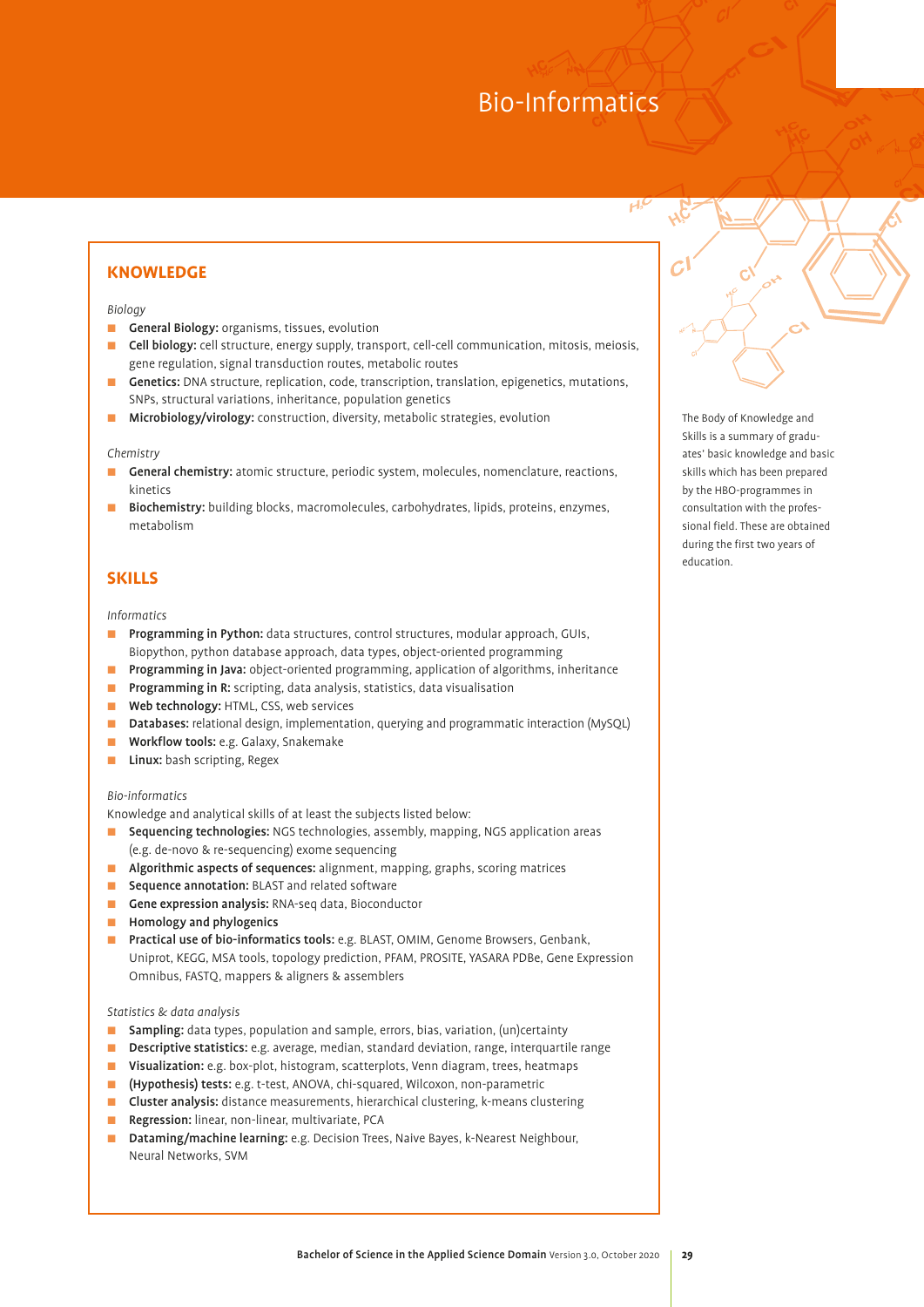# Programmer Freerk van Dijk: 'A lot of data requires a lot of computing power'

Name: Freerk van Dijk Age: 25 Course of study: Bio-Informatics Place of employment: Genomics Coordination Centre, Genetics Department, University Medical Centre Groningen Job: Scientific programmer

I chose this programme because I was interested in biology. One of my hobbies is computers/ gaming and I quickly made the link with this course of study. As I had a pre-university diploma, I was able to follow the fast-track bio-informatics programme. I more or less started in the second year and then had to take a number of subjects from the first year. I made up the lost ground in programming languages by putting in extra hours. A lot of attention was also focused on biology and laboratory work during the programme.

My work currently involves setting up pipelines/ systems for analysing next-generation sequencing (NGS) data. This technology is used to replicate human DNA (mainly from the exons) and analyse it, which generates massive amounts of data. The analysis part requires a lot of computing power, which means that these analyses have to be performed on computing clusters. Consideration has to be given not only to the open source software required but also to ways of distributing these analyses in parallel. The ultimate goal is to detect

variations in the genome and validate any causal variations in the laboratory. We are also responsible for supplying servers and storage capacity for software which the genetics department uses in different DNA analyses and assisting the researchers by providing scripts, software, etc.

#### **Genome**

I am currently working on the "Genome of the Netherlands" project, in which we have mapped out the complete genome of 250 father-motherchild trios. The aim is to provide a clear picture of all natural variation in the Dutch population. This data can be used to rule out frequently occurring variations in our population as being the cause of illness in sick people.

The programme fitted in really well with my job. Initially, I did notice that I had followed the fasttrack programme: I was lacking a number of hours of programming experience, although you catch up in the course of your work. Lab technologies are also important because they are used to prepare samples for NGS. The analysis of NGS data was not included in the programme, because that technology was still new at the time.

Experimentation and research are the most important competences in my job. The professional field is still fairly new, which means that a lot of software and analyses have not been standardised. The result is that a lot of new software and analysis methods have to be designed and implemented. To me, UMC Groningen is a challenging environment where the focus is on research. This ensures that there is enough variety to keep the job interesting and there are all kinds of opportunities for advancement in the area of research.'

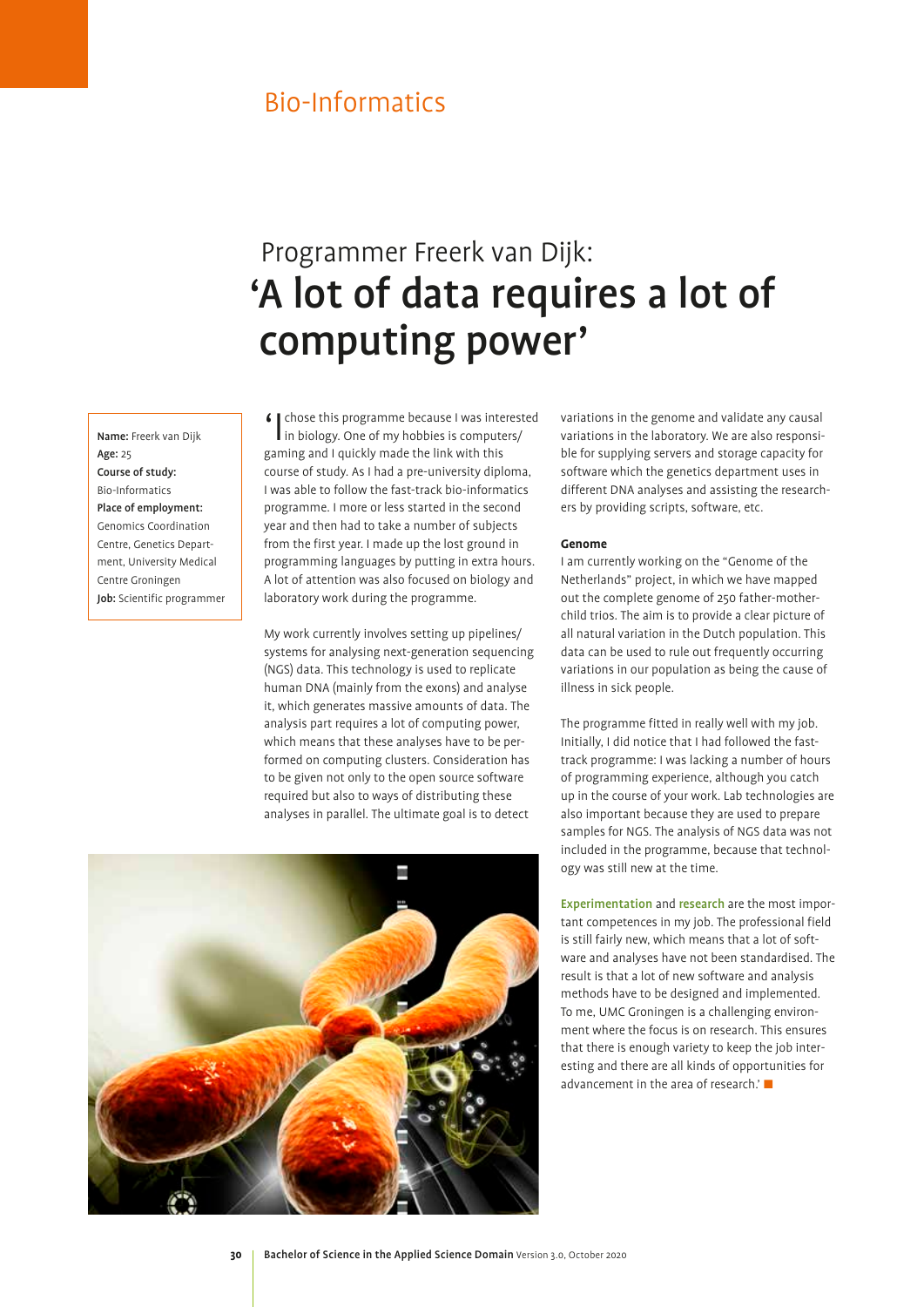

# Bio-informatician Varshna Goelela: 'You always have to be eager to learn'

'I chose the bio-informatics programme because the combination of programming and biology appealed to me, partly on account of my previous ICT manager programme in senior secondary education (MBO). In addition, bio-informatics emerged from a course evaluation test as the best match for me. It was a fairly new course at the time – a lot of challenges and a lot of opportunities on the jobs market. And what I also regard as a major advantage: as a bio-informatician, you can progress in a very broad area or a very specialised area.

The programme was everything I expected it to be: a good combination of biology and programming. Now, during my day-to-day work, this combination seems to have been an ideal match. My choice of subject for my graduation project was mainly a practical and technical one. At the time, Next-Generation Sequencing was a relatively new technology that was making great advances and did not yet figure very much in the programme. I deliberately chose a graduate internship that did provide this opportunity and was able to learn how to analyse Next-Gen data. Looking back, this seems to have been a good choice as I am still making full use of the knowledge that I acquired at that time.

As a bio-informatician, I am responsible for carrying out data analysis and visualising various type of experimental data, such as transcriptomics, microbial data and metabolomics. I am also working on the development of bio-informatics pipelines and tools which are used both inside and outside our group. An example of this is a pipeline I have developed

for automating quality control, preprocessing and normalisation of Illumina microarray data.

As far as I'm concerned, the programme fitted in really well with my job. During my studies, I also did various projects that provided me with the knowledge that I still use every day in my job. What the programme didn't cover so much was how important the design of a study is for data analysis. That's a pity, because the design of a study has a major impact on the performance of the analyses.

#### **Communication**

Research is an important part of a bio-informatician's job, so it's an essential competence for me. Sometimes, something will come your way that you have to learn about yourself, so I think you always have to be eager to learn. Good communication is another requirement. As a bio-informatician, you are surrounded by statisticians, scientists and ICT specialists, so it's useful to be able to communicate with each of them to streamline projects and analyses. Self-management is also important, for example, for enabling you to meet your deadlines.

I would still like to do a Masters degree in bioinformatics so that I can specialise further. In the professional field, I can see the way bio-informatics is playing an increasingly important part in science and advances in science ensure that tools are becoming increasingly efficient and analyses can be carried out faster and more accurately. I hope that I will be able to be part of these exciting advances in future.' $\blacksquare$ 

Naam: Varshna S. Goelela Age: 26 Course of study: Bio-Informatics Place of employment: TNO Zeist, Microbiology and Systems Biology department Job: Bio-informatician